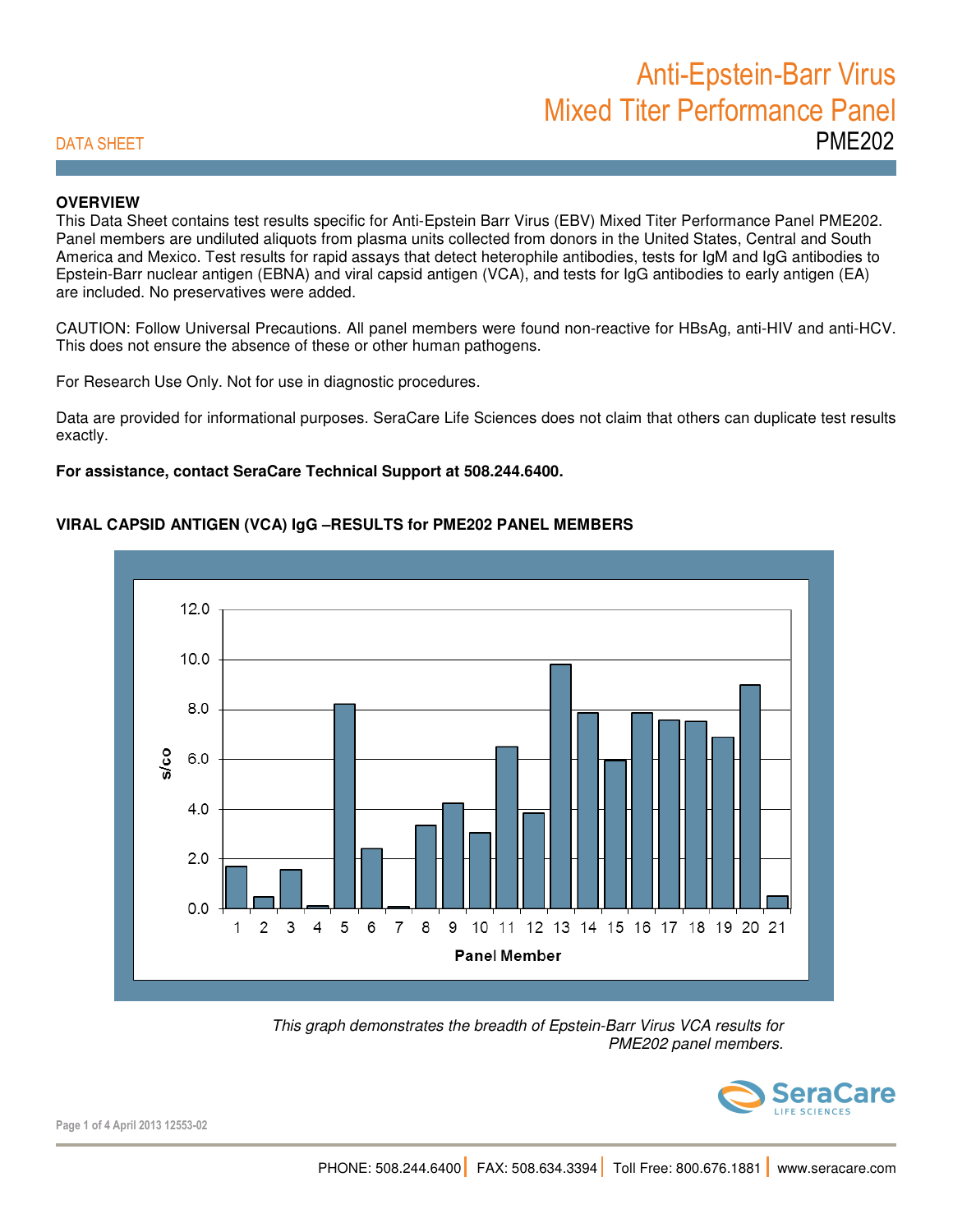# Anti-Epstein-Barr Virus Mixed Titer Performance Panel DATA SHEET PME202

|                              |               | Quidel      | <b>DiaSorin</b> | <b>Trinity Bio</b> | <b>Trinity Bio</b> |
|------------------------------|---------------|-------------|-----------------|--------------------|--------------------|
| Panel                        | <b>Fisher</b> | QuickVue    | Liaison         | <b>CAPTIA</b>      | <b>CAPTIA</b>      |
| <b>Member</b>                | Sure-Vue      | + Mono      | $NA$ $lgG2$     | $NA-1$ $lgG1$      | EBNA-1 $lgM1$      |
| PME202 - 01                  | Pos           | Pos         | $<$ 3           | 0.1                | 4.3                |
| PME202 - 02                  | Pos           | Pos         | $<$ 3           | 0.2                | 1.7                |
| PME202 - 03                  | Pos           | Pos         | $\leq$ 3        | 0.2                | 0.3                |
| PME202 - 04                  | Pos           | Pos         | $\leq$ 3        | 0.1                | 0.6                |
| PME202 - 05                  | Pos           | Neg         | >600            | 2.1                | 0.3                |
| PME202 - 06                  | Pos           | Neg         | $3$             | 0.2                | 2.8                |
| PME202 - 07                  | Neg           | Neg         | 3.55            | 0.1                | 0.2                |
| PME202 - 08                  | Pos           | Pos         | 43.35           | 1.6                | 4.2                |
| PME202 - 09                  | Neg           | Neg         | 33.15           | 1.4                | 0.5                |
| PME202 - 10                  | Neg           | Neg         | >600            | 2.8                | 0.2                |
| PME202 - 11                  | Pos           | Pos         | 32.05           | 1.9                | 1.3                |
| PME202 - 12                  | Neg           | Neg         | >600            | 2.4                | 0.2                |
| PME202 - 13                  | Neg           | Neg         | >600            | 2.5                | 0.1                |
| PME202 - 14                  | Neg           | Neg         | >600            | 2.7                | 1.9                |
| PME202 - 15                  | Neg           | Neg         | 151             | 1.7                | 2.8                |
| PME202 - 16                  | Neg           | Neg         | >600            | 2.7                | 0.3                |
| PME202 - 17                  | Neg           | Neg         | >600            | 2.7                | 0.2                |
| PME202 - 18                  | Neg           | Neg         | >600            | 2.8                | 0.2                |
| PME202 - 19                  | Neg           | Neg         | 532             | 2.7                | 0.3                |
| PME202 - 20                  | Neg           | Neg         | >600            | 2.9                | 0.2                |
| PME202 - 21                  | Pos           | <b>Pos</b>  | $3$             | 0.1                | 3.6                |
|                              |               |             |                 |                    |                    |
| <b>Test Date</b>             | 08-Oct-2012   | 08-Oct-2012 | 09-Oct-2012     | 04-Oct-2012        | 04-Oct-2012        |
| <b>Test Site</b>             | SC            | SC          | RL              | SC                 | SC                 |
| <b>Kit Part Code</b>         | 23-038006     | 20121       | 310520          | 2325800            | 2325860            |
| Kit Lot No.                  | $F-0512$      | 708268      | 025023          | 2325800-549        | 2325860-043        |
| Kit Exp. Date                | 28-Sep-2013   | 30-Apr-2014 | 27-Feb-2013     | 31-Aug-2013        | 31-May-2013        |
| <b>Kit Regulatory Status</b> | <b>IVD</b>    | CE-IVD      | <b>IVD</b>      | CE-IVD<br>FDA-IVD  | CE-IVD<br>FDA-IVD  |
|                              |               |             |                 | Canadian Licensed  | Canadian Licensed  |

1<br>Immunoassay results indicated are expressed as signal to cutoff ratios (s/co). Ratios ≥1.0 are considered reactive and noted in red.

 $^2$ Diasorin Liaison results are presented in units of U/mL. Values greater than 21.9 are considered reactive and noted in red.

POS = positive; NEG = negative;

RL = Reference Lab; SC = SeraCare

ASR = analyte specific reagent; CE = Conformité Européenne or CE Mark; FDA IVD = in vitro diagnostic use (U.S.)



Page 2 of 4 April 2013 12553-02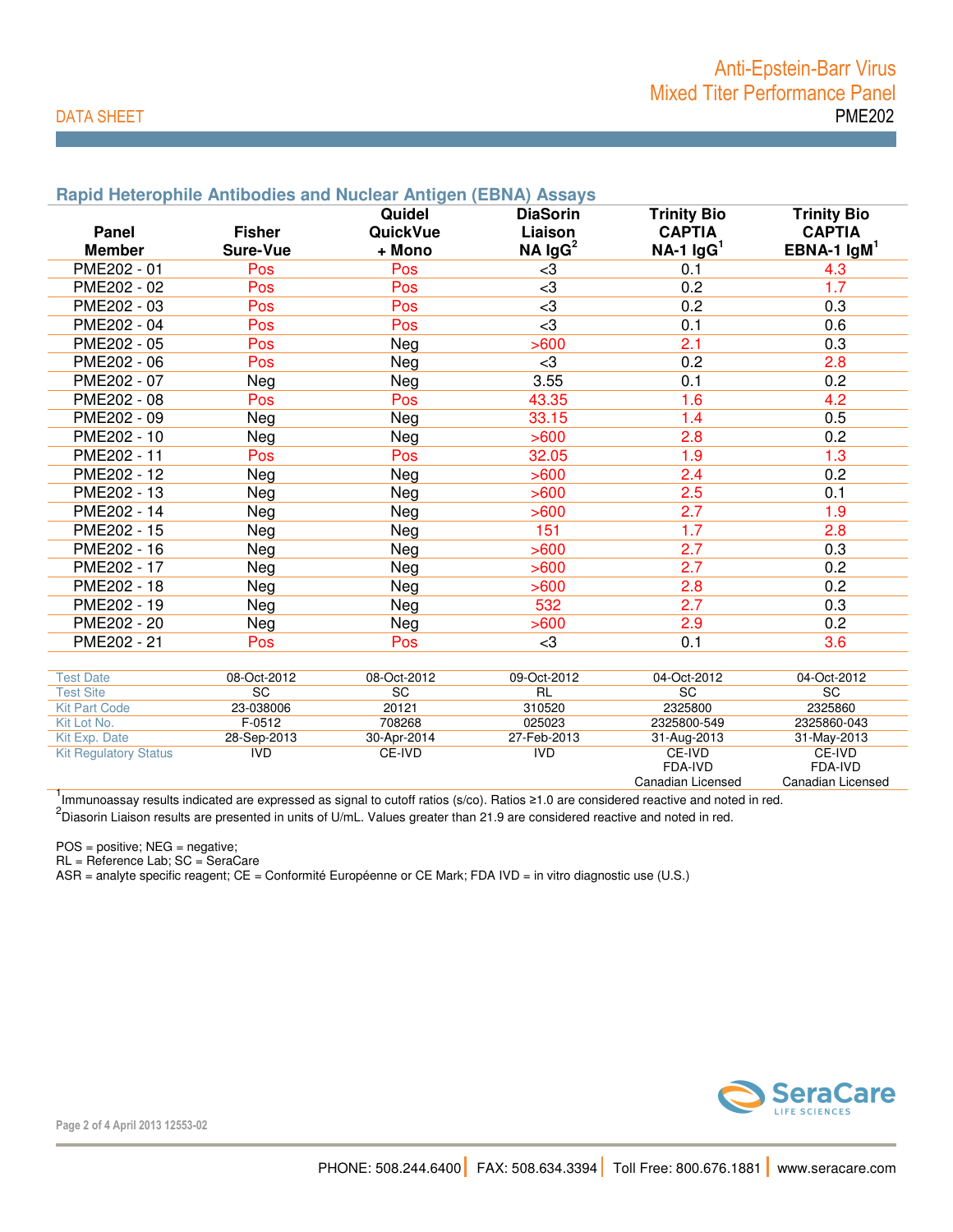# Anti-Epstein-Barr Virus Mixed Titer Performance Panel DATA SHEET PME202

## **Early Antigen (EA) and Viral Capsid Antigen (VCA) IgG Assays<sup>1</sup>**

|                                          |                 |                    |                  |                      |                    | Wampole         |
|------------------------------------------|-----------------|--------------------|------------------|----------------------|--------------------|-----------------|
|                                          | <b>DiaSorin</b> | <b>Trinity Bio</b> |                  | <b>Gold Standard</b> | <b>Trinity Bio</b> | <b>VCA</b>      |
| <b>Panel</b>                             | Liaison         | <b>CAPTIA</b>      | Wampole          | <b>Diagnostics</b>   | <b>CAPTIA</b>      | <b>ELISA II</b> |
| <b>Member</b>                            | EA $\lg G^2$    | EA-D IgG           | EA IgG           | <b>VCA IgG</b>       | p18 IgG            | <b>IgG</b>      |
| PME202 - 01                              | 52.7            | 3.3                | 0.5              | Pending              | 1.7                | 0.6             |
| PME202 - 02                              | 79.6            | 2.8                | 0.4              | Pending              | 0.5                | 0.8             |
| PME202 - 03                              | 51.5            | 1.3                | 0.4              | Pending              | 1.6                | 1.3             |
| PME202 - 04                              | 107             | 2.6                | 0.5              | Pending              | 0.1                | 1.2             |
| PME202 - 05                              | $5$             | 0.8                | 1.3              | Pending              | 8.2                | 3.5             |
| PME202 - 06                              | 79.9            | 4.7                | 1.3              | Pending              | 2.4                | 1.4             |
| PME202 - 07                              | $<$ 5           | 0.3                | 0.2              | Pending              | 0.1                | 0.2             |
| PME202 - 08                              | 39.1            | 1.1                | 0.6              | Pending              | 3.4                | 2.8             |
| PME202 - 09                              | 46.9            | 1.1                | 0.9              | Pending              | 4.3                | 3.3             |
| PME202 - 10                              | 51.3            | 3.3                | 1.6              | Pending              | 3.0                | 3.6             |
| PME202 - 11                              | 134.5           | 3.6                | 0.6              | Pending              | 6.5                | 2.0             |
| PME202 - 12                              | >150            | 4.3                | 2.0              | Pending              | 3.8                | 6.6             |
| PME202 - 13                              | 96.7            | 3.9                | 3.3              | Pending              | 9.8                | 6.6             |
| PME202 - 14                              | >150            | 4.9                | 2.5              | Pending              | 7.8                | 6.5             |
| PME202 - 15                              | $5$             | 0.6                | 0.6              | Pending              | 5.9                | 3.6             |
| PME202 - 16                              | 64.1            | $\overline{3.1}$   | $\overline{2.1}$ | Pending              | 7.9                | 6.8             |
| PME202 - 17                              | 81              | 3.0                | 1.8              | Pending              | 7.6                | 6.2             |
| PME202 - 18                              | 29.0            | 0.9                | 0.7              | Pending              | 7.5                | 2.7             |
| PME202 - 19                              | $5$             | 0.6                | 1.0              | Pending              | 6.9                | 2.6             |
| PME202 - 20                              | $\overline{5}$  | 1.1                | 1.6              | Pending              | 9.0                | 3.6             |
| PME202 - 21                              | 44.7            | 1.2                | 0.4              | Pending              | 0.5                | 0.4             |
|                                          |                 |                    |                  |                      |                    |                 |
| <b>Test Date</b>                         | 09-Oct-2012     | 04-Oct-2012        | 05-Oct-2012      | Pending              | 04-Oct-2012        | 05-Oct-2012     |
| <b>Test Site</b><br><b>Kit Part Code</b> | RL<br>310540    | SC<br>2325000      | SC<br>425000CE   | Pending              | SC<br>2324700      | SC<br>424700CE  |
| Kit Lot No.                              | 102017          | 2325000-534        | 12060141         | Pending<br>Pending   | 2324700-549        | 12050181        |
| Kit Exp. Date                            | 31-Dec-2012     | 31-Mar-2013        | 30-Oct-2013      | Pending              | 31-Jul-2013        | 31-Jul-2013     |
| <b>Kit Regulatory Status</b>             | <b>IVD</b>      | CE-IVD             | CE-IVD           | Pending              | CE-IVD             | CE-IVD          |
|                                          |                 | FDA-IVD            |                  |                      | FDA-IVD            |                 |
|                                          |                 | Canadian           |                  |                      | Canadian           |                 |
|                                          |                 | Licensed           |                  |                      | Licensed           |                 |

Licensed Licensed Licensed Licensed<br><sup>1</sup>Unless otherwise noted, results are expressed as signal to cutoff ratios (s/co). Ratios ≥1.0 are considered reactive and noted in red.<br><sup>2</sup> DiaSorin Liaison results are presented in u

POS = positive; NEG = negative

RL = Reference Lab; SC = SeraCare

CE = Conformité Européenne or CE Mark; FDA IVD = in vitro diagnostic use (U.S.)



Page 3 of 4 April 2013 12553-02